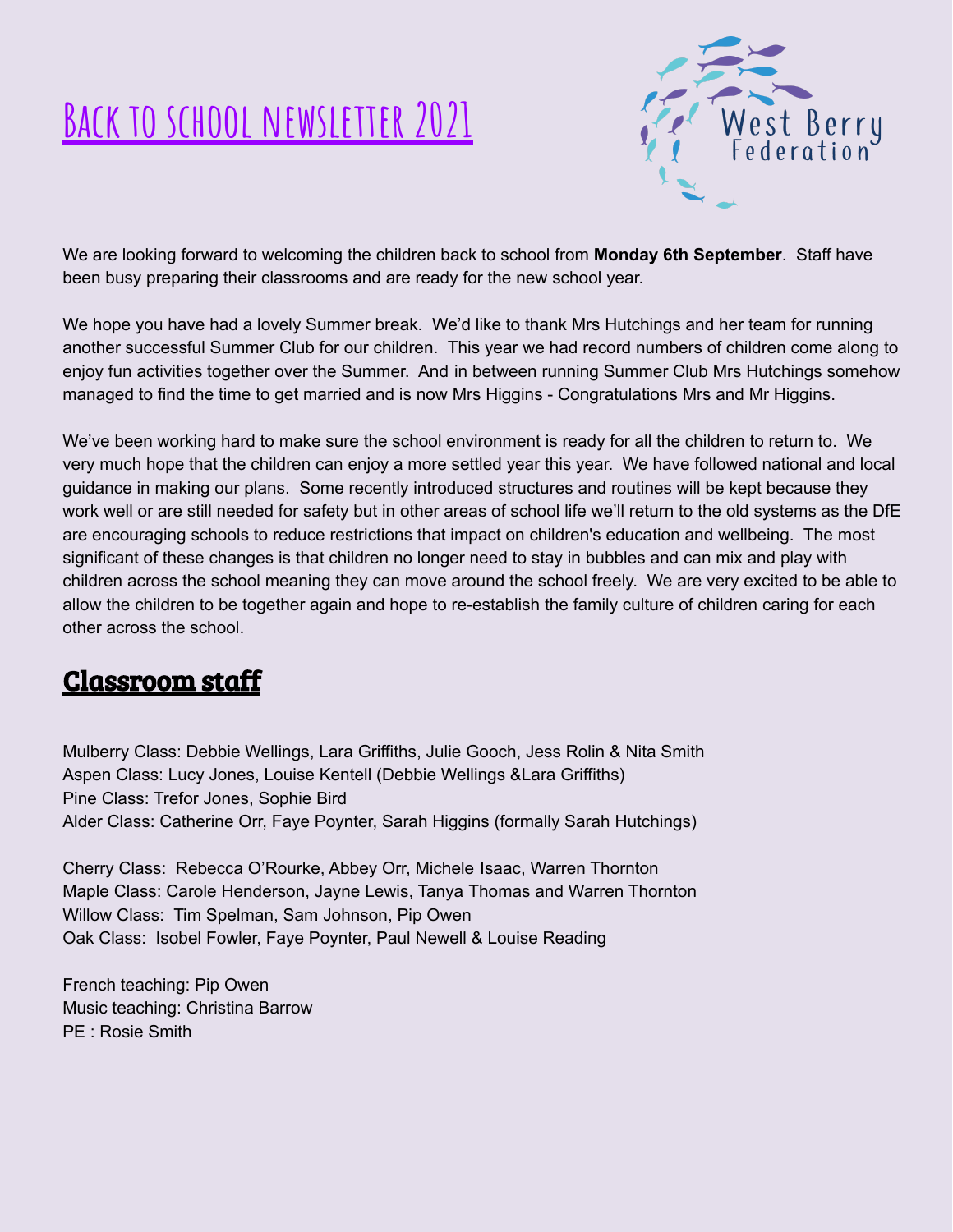### Attendance

Children starting in YR sometimes need a phased start to school to help them adapt to school life. This should be discussed with the class teacher with the aim to support the child to attend school full time as soon as possible.

After such a disrupted few years and possible further disruption ahead (with the need for families to isolate if they contract coronavirus), good attendance and punctuality is even more important.

Children should attend school everyday unless they are unwell or there is another exceptional reason for absence from school that has been agreed by the school in advance.

Parents have a legal responsibility to ensure that their child attends school on time everyday. Schools are only allowed by law, to authorise non-medical absences if requested in advance by a parent with whom the pupil normally resides. A school can only authorise such a request if they are satisfied that there are "exceptional circumstances" which apply. However, even if there are exceptional circumstances, schools can still consider any other relevant factors such as previous attendance rates; the ability of the pupil to catch-up on missed work; the wider impact of missing the specified period of time.

Devon County Council's advice is that schools must be extremely cautious about approving such requests if the pupil's education is likely to be significantly impacted upon.

Parents should ensure that they know whether the absence will be authorised or not as an **unauthorised** absence will likely result in a penalty notice or court summons being issued to each parent for each **pupil affected**. It is therefore recommended that parents complete the S2 absence request form (available on the school website or from the school office) **at least three school weeks** before the requested absence.

#### **Reporting absence due to ill health**

If your child is not able to attend school, please telephone the school before 9.30am to let us know. If you are leaving a message, please tell us:

- Child's name
- Reason for the absence
- Expected length of the absence

If your child is absent from school and we haven't heard why, we have to consider them as missing. In this event we do what we can to find out where your child is by contacting all of the child's parents and emergency contacts. If we are not able to confirm that your child is safe we will refer our concerns to the Multi Agency Safeguarding Hub. This procedure is *to ensure the safety of all children.*

#### **Coronavirus related absence from school**

Individuals are not required to self-isolate if they live in the same household as someone with COVID-19, or *are a close contact of someone with COVID-19, and any of the following apply:*

- *● they are fully vaccinated*
- *● they are below the age of 18 years and 6 months*
- *● they have taken part in or are currently part of an approved COVID-19 vaccine trial*
- *● they are not able to get vaccinated for medical reasons*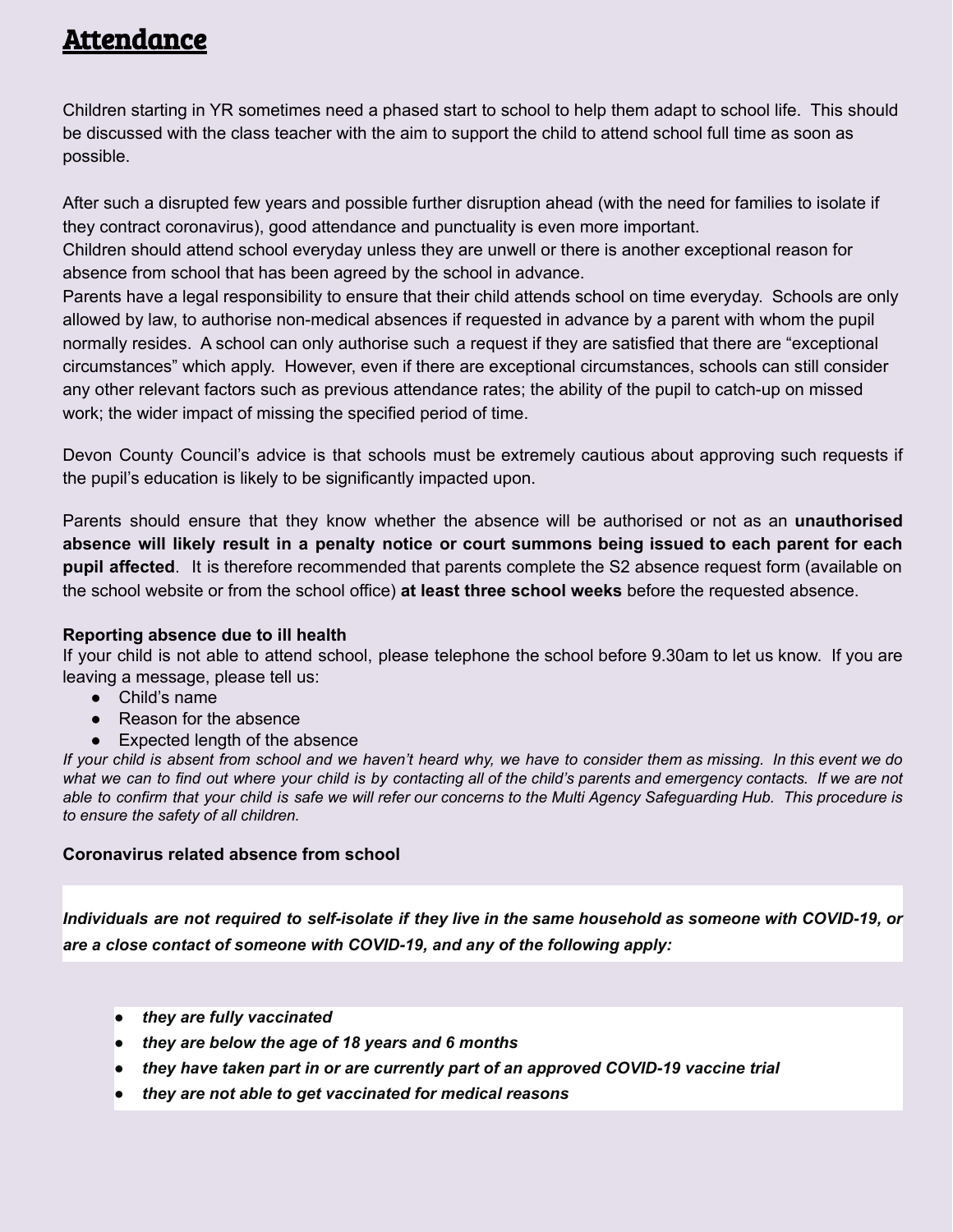Instead, they will be contacted by NHS Test and Trace, informed they have been in close contact with a positive case and advised to take a [PCR](https://www.gov.uk/get-coronavirus-test) test. We would encourage all individuals to take a PCR test if *advised to do so.*

We strongly encourage parents to book a PCR test for their child if they have had close contact with a positive case of coronavirus and understand that children may need to be absent from school to get to a testing site. Please let us know if your child is having a PCR test so that we can record the absence **correctly in the register.**

If a child tests positive for coronavirus they must stay away from school as advised by the NHS test and trace service. If the child is well enough, they will be supported to continue to access lessons from home.

#### Children or staff showing symptoms of coronavirus

Staff or children showing symptoms of coronavirus must not come to school but should book a PCR test and self isolate until the result is received. Parents with coronavirus symptoms should also self isolate until they have the result of a PCR test and should not mix with others outside of their household during the school run.

If staff or children become unwell with coronavirus symptoms during the school day we will move them away from others until they are able to be taken home. In this circumstance we ask that parents arrange for children to be collected promptly so that they are not left isolated for an extended period.

Children (thankfully) often have mild symptoms when they contract coronavirus but they can carry and pass on the virus. If your child has any of the symptoms - however mild or short lived - please do not send them to school but book a PCR test. We appreciate that this may be inconvenient or worrying but it is extremely important.

#### **Main symptoms of coronavirus:**

- a raised temperature (Before taking any paracetamol or ibuprofen) this means you feel hot to touch on your chest or back (you do not need to measure your temperature with a thermometer).
- a new, continuous cough this means coughing a lot for more than an hour, or 3 or more coughing episodes in 24 hours (if you usually have a cough, it may be worse than usual)
- a loss or change to your sense of smell or taste this means you've noticed you cannot smell or taste anything, or things smell or taste different to normal

PCR tests can be taken at home (tests are posted out) or at a testing centre and can be booked here: https://www.gov.uk/get-coronavirus-test

#### Coronavirus Protective Measures still in place

**Hand Hygiene -** Children will be encouraged to wash their hands or use hand sanitiser properly and regularly. We know that some children experienced sore skin caused by additional hand washing and so will continue to provide E45 cream for children to use in school if needed. Children should be encouraged to rinse and dry their hands thoroughly after washing them to help protect their skin.

**Enhanced cleaning -** We will continue to clean school regularly with increased cleaning of 'touch points'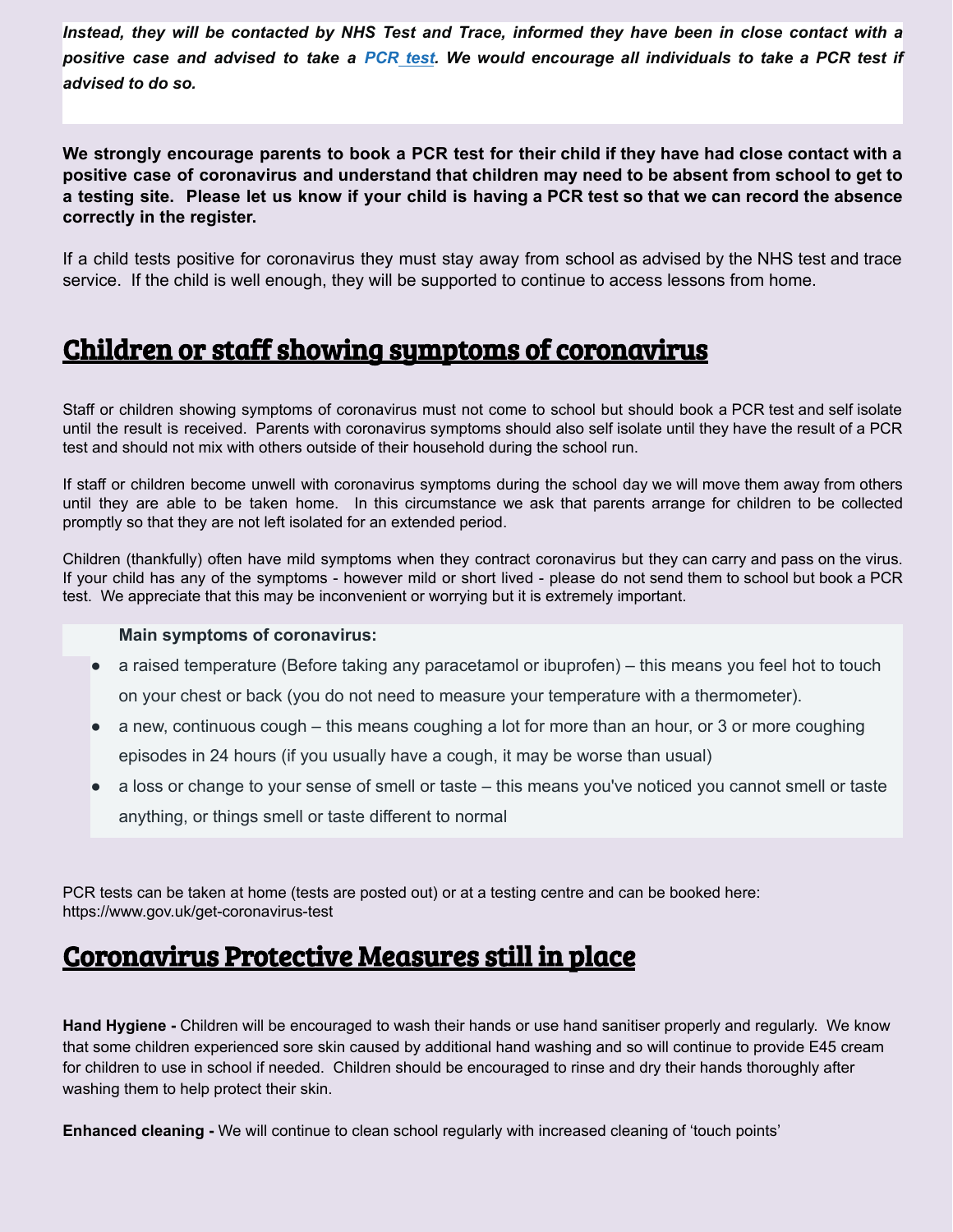**Ventilation -** Spaces will be as ventilated as possible while keeping a comfortable temperature. Classrooms will be cooler than children might be used to at home and so an extra layer of clothing might be needed. Cooler well ventilated classrooms also help children to stay alert and focused on learning.

Staff and parents are encouraged to use Lateral Flow test (LFt) twice a week (to be reviewed by DfE at the end of **September) -** If a member of the household test positive on a LFt they should isolate and get a PCR test. Other members of the household and close contacts should get a PCR test (children and fully vaccinated adults no longer need to isolate unless they become unwell with covid symptoms or test positive on a LFt or PCR test).

**Visitors to school kept to a minimum**. This will help to keep congestion down in indoor spaces. Parents can make an appointment to come into school if needed or come in if invited by a member of staff but we'd encourage you to use the phone or email when possible.

Willow class at West Down will continue to use the hall as their classroom to give them more space.

**No whole school indoor events on school site.** Neither school has an indoor space that is large enough for the school to gather safely. We previously squashed the school community into one room for assemblies or celebrations but the environment was very congested and quickly became stuffy. We will continue to hold outdoor, class or virtual assemblies and celebrations. We will book the village hall when needed for the school to gather if it is available. We will make decisions about Christmas community events as soon as possible (hopefully by half term) but will of course need to keep an eye on changing national and local guidance. We do not expect to hold any community events in the first half term to allow the children to adjust to being part of a larger school group before introducing an adult audience.

# 'Covid keepers'

Some changes made as a result of covid have worked well for the children and so we plan to keep them.

| <b>Covid keeper</b>                                                                                                                                                   | Why are we keeping this and how sustainable is this<br>change?                                                                                                                                                                                                                                                                                                                                                                                                                                                                                                                  |
|-----------------------------------------------------------------------------------------------------------------------------------------------------------------------|---------------------------------------------------------------------------------------------------------------------------------------------------------------------------------------------------------------------------------------------------------------------------------------------------------------------------------------------------------------------------------------------------------------------------------------------------------------------------------------------------------------------------------------------------------------------------------|
| Children will continue to have their cooked meals<br>delivered to their classrooms by members of staff.                                                               | Lunchtimes are calmer and the children take better<br>responsibility for keeping their eating space tidy. We are<br>relying on more staff helping at lunchtime as this model<br>creates more work. Any increased staffing pressure might<br>mean we need to return to the old system                                                                                                                                                                                                                                                                                            |
| Parents drop off at the gate                                                                                                                                          | We were worried that younger children would find this<br>hard but actually it made things better for all children. We<br>have had less separation tears over the last year and a<br>calmer start to the day for all and so will keep this change.<br>Children have also become more independent and better<br>able to look after their belongings. It relies on staff being<br>available to meet the children at the gate and so<br>increased staffing pressure might mean we need to return<br>to the old system - if this needs to happen we'll let parents<br>know by email. |
| Staggered start and end to the day (see new timings)                                                                                                                  | This makes for a much calmer start to the day and the<br>staggered arrival and departure has significantly reduced<br>traffic congestion in the village making the environment<br>safer for everyone.                                                                                                                                                                                                                                                                                                                                                                           |
| Children will be taken out to the gate at the end of the day<br>at Berrynarbor. Parents should not enter the school<br>building without an invitation or appointment. | This seems to be safer for all children. This relies on<br>having enough staff so any increased staffing pressure<br>might mean we need to return to the old system - if this                                                                                                                                                                                                                                                                                                                                                                                                   |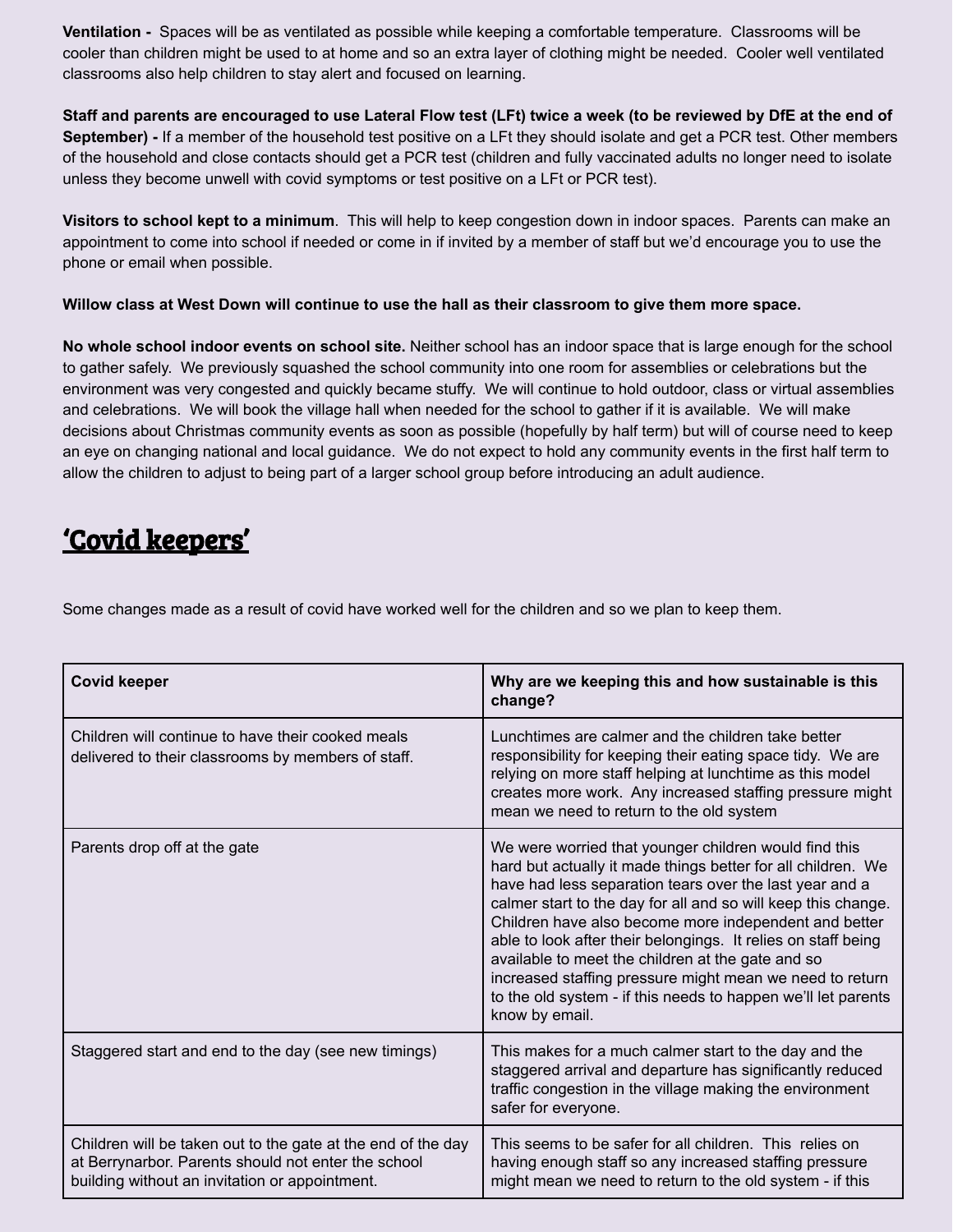|                                                                                                                                                                                          | needs to happen we'll let parents know by email.          |
|------------------------------------------------------------------------------------------------------------------------------------------------------------------------------------------|-----------------------------------------------------------|
| Children at West Down will be taken to the playground to<br>meet parents at the end of the day. Parents should not<br>enter the school building without an invitation or<br>appointment. | This will reduce congestion in the road outside the gate. |

# Step up Measures

If we have a local outbreak of coronavirus we may be advised to 'step up' our Covid protection measures as part of our contingency plan. This means that we may reintroduce some measures and restrictions for a short period of time to help control an outbreak. We will communicate the implementation of any step up measures to parents via parentmail. Step up measures may include returning to class bubbles and restricting the use of indoor spaces to one bubble, reducing the movement of staff between bubbles and moving some activities outside (eg. singing and exercise).

# Arriving at school and collecting children at the end of the day

We will still be limiting the number of visitors onto the school site. This means that unless there are exceptional circumstances, **children should be dropped off at the school gate and come into school without their parent** - this has worked very well over the last year with even our youngest children being more settled and becoming more responsible for their belongings.

Drop off and collection times will remain staggered. We know that families have other commitments and any change to school times can cause difficulties. We are happy for families to swap drop off and collection times but please let us know who you've swapped with to avoid any embarrassment at the school gate. Please notify us of any drop off time swaps by emailing [parents@westberryfederation.org.uk](mailto:parents@westberryfederation.org.uk). Our aim is to limit the total number of families and cars (rather than individuals) arriving at school at one time so swaps can be made between families of different sizes or ages of children.

| Drop off -                           | Pick up -                         | These timings will be the arrangement for the entire<br>year. We are more than happy for you to swap with                                   |
|--------------------------------------|-----------------------------------|---------------------------------------------------------------------------------------------------------------------------------------------|
| 8.40am - Sterridge<br>8.45am - Colam | 3pm - Sterridge<br>3.05pm - Colam | another family, please email<br>parents@westberryfederation.org.uk with your swap<br>information.                                           |
| 8.50am - Umber                       | 3.10 pm - Umber                   | If you are struggling to make these arrangements<br>please let us know and we will help find a solution that<br>works well for your family. |

At the end of the day the class teachers will help the children to collect their belongings. Berrynarbor children will meet their parents at the school gate at their allocated time. West Down children will meet their parents on the playground at the allocated time. Cherry class parents should wait by the Cherry gate at the end of the Cherry playground (just inside the main school gate) Maple class parents should wait near the staffroom.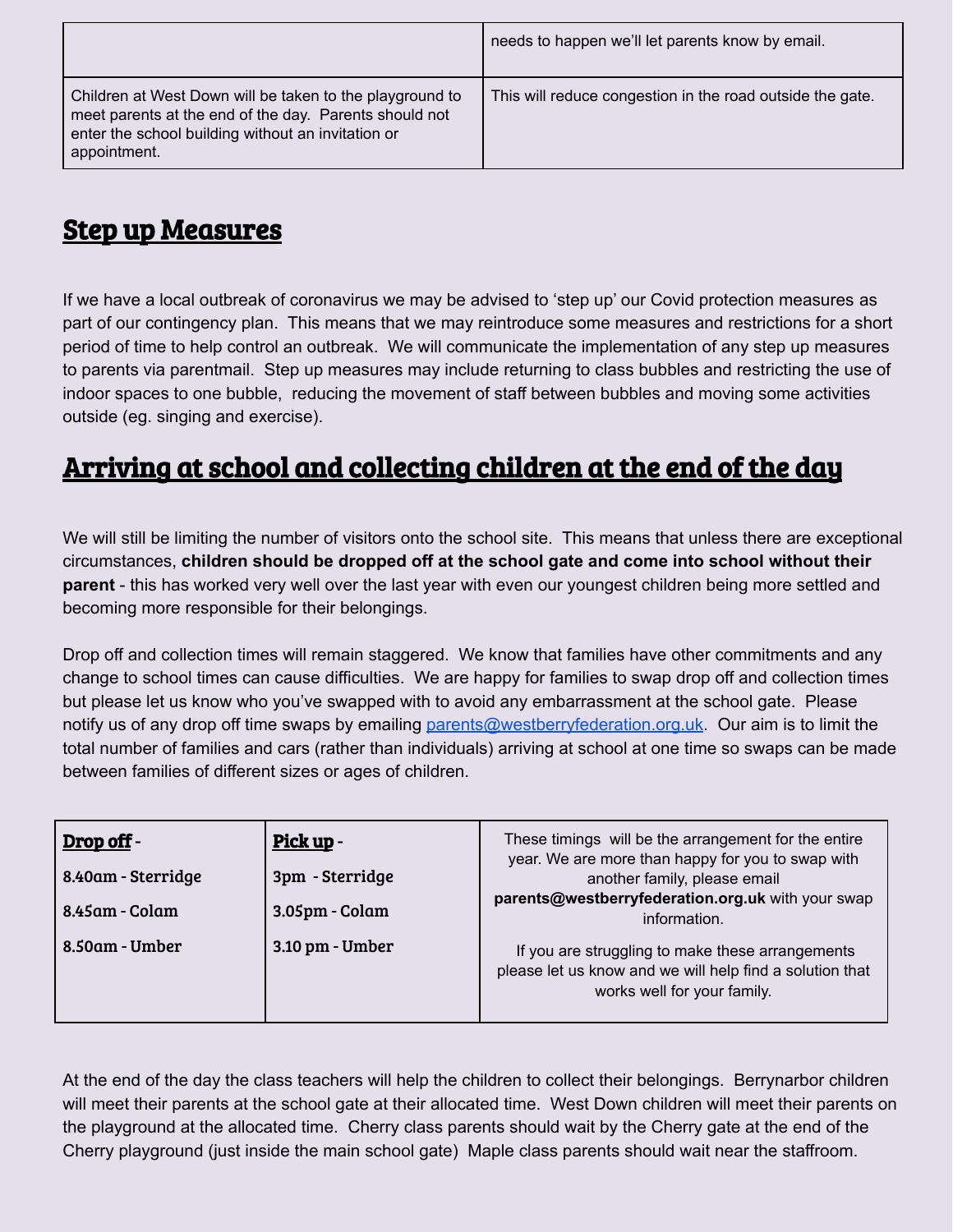# PE Kit

We hope to introduce a new PE tee shirt later this year in time for inter school events and competitions. The new tee shirts will be brightly coloured so that our children are easy to spot amongst other schools. Until this is introduced children should continue to wear white or grey tee shirts and black shorts, leggings or jogging bottoms if a PE kit is needed (see below - not all children need a PE kit)

# Stationery, uniform and school supplies

|                                                                       | <b>Cherry</b> | <b>Maple</b>                | <b>Willow</b>                                                 | <b>Oak</b>                                                    | <b>Mulberry</b> | <b>Aspen</b>                | <b>Pine</b>                                                   | <b>Alder</b>                                                  |
|-----------------------------------------------------------------------|---------------|-----------------------------|---------------------------------------------------------------|---------------------------------------------------------------|-----------------|-----------------------------|---------------------------------------------------------------|---------------------------------------------------------------|
| <b>Full school</b><br>uniform                                         | YR only       | Yes                         | Yes                                                           | Yes                                                           | Yes             | Yes                         | Yes                                                           | Yes                                                           |
| <b>Active school</b><br>shoes that are<br>suitable for<br>running in. | Yes           | Yes                         | Yes                                                           | Yes                                                           | Yes             | Yes                         | Yes                                                           | Yes                                                           |
| <b>Waterproof coat</b><br>or jacket                                   | Yes           | Yes                         | Yes                                                           | Yes                                                           | Yes             | Yes                         | Yes                                                           | Yes                                                           |
| Waterproof<br>trousers or all in<br>one                               | Yes           | Yes                         | On<br>occasion<br>$\star$                                     | On<br>occasion<br>$\star$                                     | Yes             | Yes                         | <b>On</b><br>occasion<br>$\star$                              | On<br>occasion<br>$\star$                                     |
| <b>PE kit</b>                                                         | <b>No</b>     | For use<br>later in<br>year | Yes                                                           | Yes                                                           | <b>No</b>       | For use<br>later in<br>year | Yes                                                           | Yes                                                           |
| <b>Change of</b><br>clothes including<br>underclothes                 | Yes           | Yes or<br>PE kit            | No but<br>spare<br>socks<br>and<br>pants in<br>with PE<br>kit | No but<br>spare<br>socks<br>and<br>pants in<br>with PE<br>kit | Yes             | Yes                         | No but<br>spare<br>socks<br>and<br>pants in<br>with PE<br>kit | No but<br>spare<br>socks<br>and<br>pants in<br>with PE<br>kit |
| <b>Trainers</b>                                                       | <b>No</b>     | Yes                         | Yes                                                           | <b>Yes</b>                                                    | Yes             | Yes                         | Yes                                                           | <b>Yes</b>                                                    |
| <b>Pencil case with</b><br>stationery                                 | <b>No</b>     | <b>No</b>                   | Yes                                                           | Yes                                                           | <b>No</b>       | <b>No</b>                   | Yes                                                           | Yes                                                           |
| <b>Wellington Boots</b>                                               | Yes           | Yes                         | On<br>occasion<br>$\star$                                     | On<br>occasion<br>$\star$                                     | Yes             | Yes                         | On<br>occasion<br>$\star$                                     | On<br>occasion<br>$\star$                                     |
| <b>Headphones for</b><br>use with<br>chromebooks                      | <b>No</b>     | <b>No</b>                   | If<br>possible                                                | If<br>possible                                                | <b>No</b>       | If<br>possible              | If<br>possible                                                | If<br>possible                                                |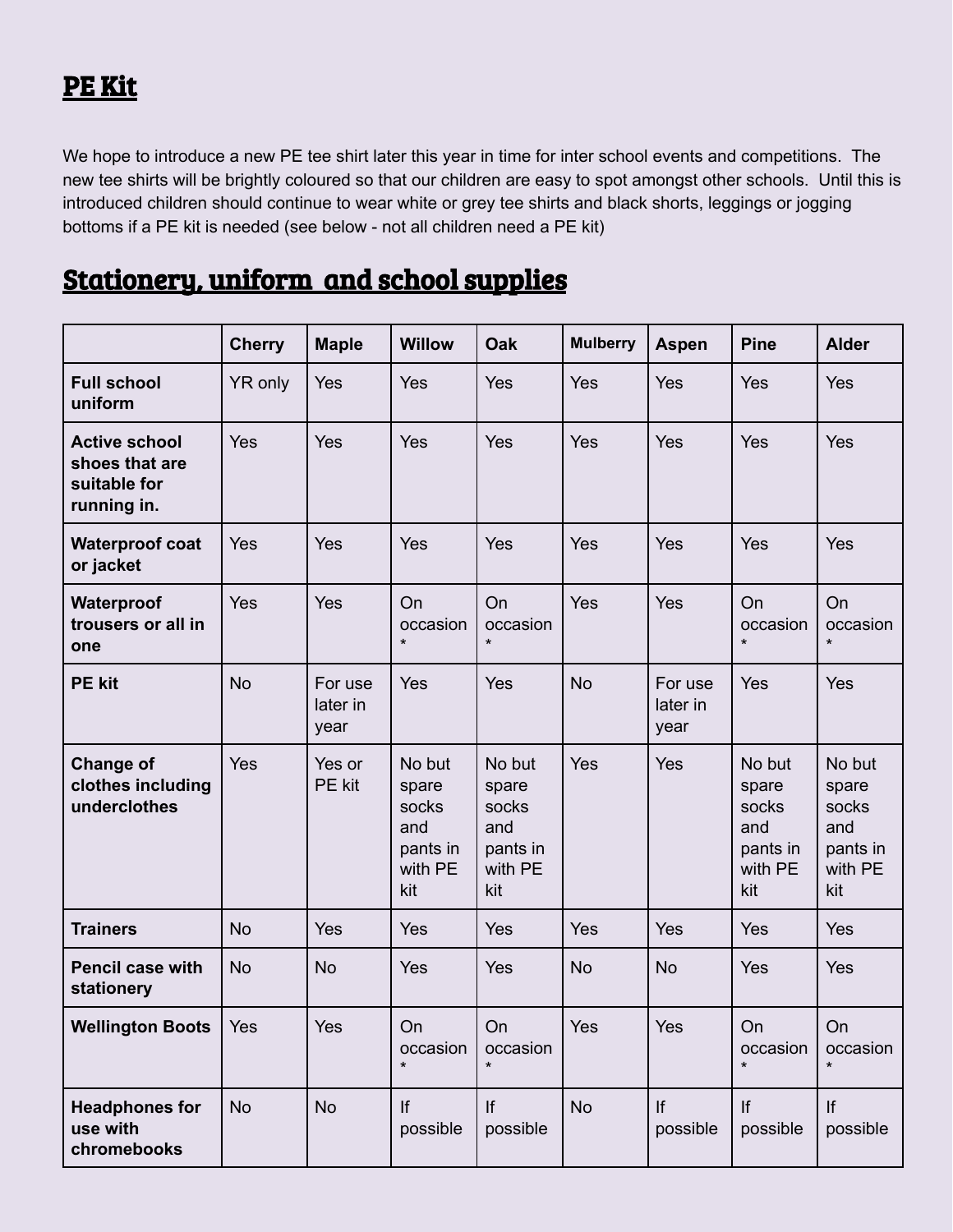\*Children may need these items for particular activities on specific days - the teachers will inform the children when they need them.

Children will continue to be discouraged from sharing stationery and clothes. We will not allow children to borrow supplies from their friends or items of lost property if they don't have what they need. Please ensure that all of your child's belongings are labelled with their name. This means labelling each individual item of clothing (including shoes) and stationery.

#### Contacting school staff

There will not be the opportunity for parents to pop in and see their child's teacher as children must be dropped off at the school gate in the morning. If you have any information to pass to your child's teacher please email [parents@westberryfederation.org.uk](mailto:parents@westberryfederation.org.uk). If you have an issue that you need to discuss with a member of staff, please call the school office and we'll arrange a time for a member of staff to call you back or invite you into school for a meeting.

### Maintaining contact with or meeting other parents

Parents at both schools have established a parent Facebook page as a way for parents to safely connect and communicate with each other. These pages are being run by parents of children at our schools independently of school. In the past, parents have posted spelling lists, uniform swaps, school letters and useful tips and we hope this will continue to be a useful source of information and sharing. We have new families joining both of our schools. Please do what you can to welcome these new families and ensure that none of our families become isolated. Both villages have wonderful play areas that many families use after school - please encourage new families to join you.

Thank you to those parents who have set up and are maintaining these Facebook groups and to all those parents who have contributed to them.

West Down parents should search facebook for: West Down School Buddies Berrynarbor parents should search facebook for: Berry parents

#### Consent Forms on Parentmail

Please log into Parentmail to complete the consent forms needed for your child to take part in some school activities. There are different forms for different aged children and forms will need to be completed for all individual children please.

If you need help logging into your Parentmail account please contact the school office or email parents@westberryfederation.org.uk

#### Data collection forms

Your child will bring home a data collection form on their first day back. These forms will show the information that we hold about your child on our school management system. Please check these forms, make any